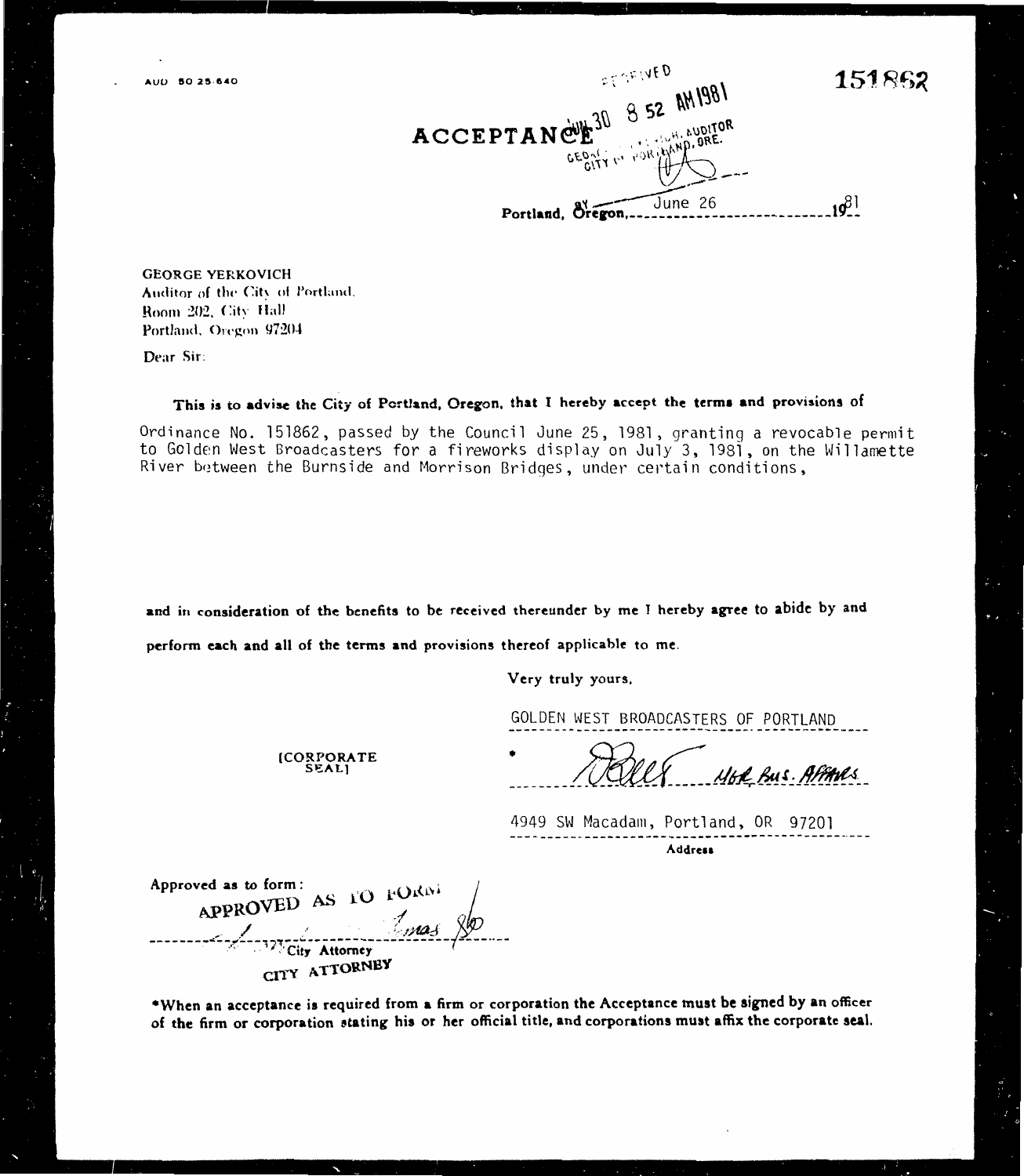### ORDINANCE NO. **I\_ 5 .1 862**

 $\ddotsc$ 

 $\ddot{\phantom{0}}$ 

An Ordinance granting a revocable permit to Golden West Broadcasters for a fireworks Display on July 3, 1981, on the Willamette River between the Burnside and Morrison Bridges (to be staged from a barge in the river, as a feature of the "Old Fashioned Summer Picnic" being held on the west bank, between Front Avenue and the River), under certain conditions, and declaring an emergency.

The City of Portland ordains:

Section 1. The Council finds:

- 1. That Golden West Broadcasters of Portland, has heretofore filed a request for a revocable permit to have a fireworks display on the Willamette River between the Burnside and Morrison Bridges on July 3, 1981, at approximately  $10:00$ p.m. This fireworks display will be visible from the west river bank, where a festival event will be *in* progress that evening.
- 2. That under the provision of ORS, Chapter 480, the sale and use of fireworks in the State of Oregon are prohibited except under certain circumstances therein recited.
- 3. That the request has been approved by the Fire Marshal, as exofficio Assistant State Fire Marshal by provisions of ORS 476.060, who, under authority of ORS, Chapter 480, and pursuant to Section 21.44.250{b) of the Code of the City of Portland, has authority to grant a permit in the name of the State Fire Marshal.
- 4. That the Council further finds that by the provisions of the State Law permitting such displays, the same shall be under the supervision of the Chiefs of the Bureaus of Fire and Police.

NOW, THEREFORE, the Council directs:

a. That the action of the Commissioner-in-charge of the issuing of the permit is ratified and that a revocable permit hereby is granted to Golden West Broadcasters to stage a fireworks display on the Willamette River between the Burnside and Morrison Bridges on July 3, 1981, at approximately 10:00 p.m., as a feature of the Old Fashioned Summer Picnic that evening on the Greenway between Front Avenue and the river. In the event of inclement weather alternate dates may be approved by the Fire Marshal's Office. Such display shall be under the control and supervision of the Chief of the Bureau of Police ana the Fire Marshal, Bureau of Fire, and shall be staged in conformity with the regulations and limitations set forth in ORS Chapter 480, and the rules and regulations promulgated under authority of said chapter by the State Fire Marshal, an<sup>d</sup> under the following conditions: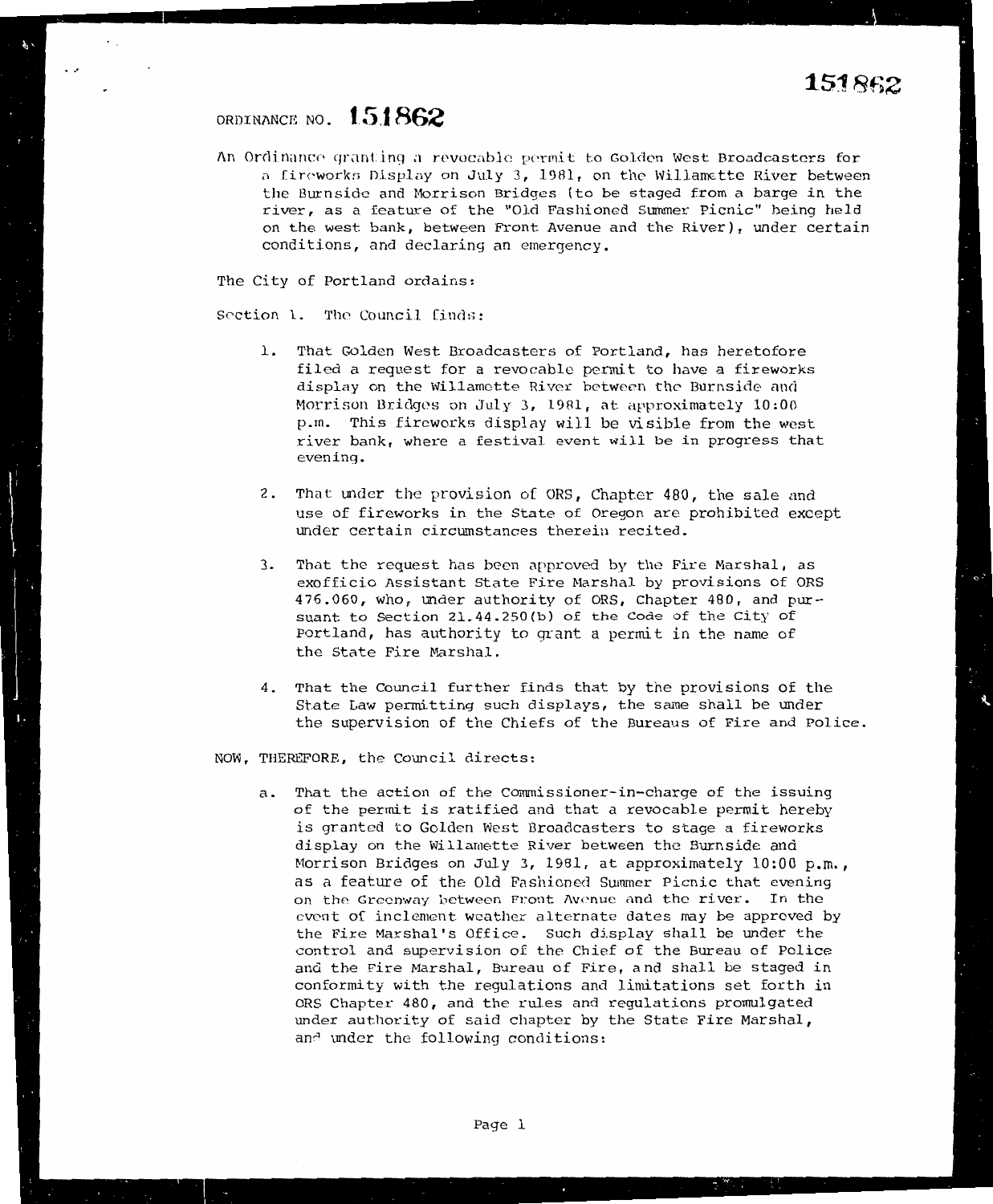#### Conditions for the Willamotte River Aerial Fireworks Display

 $\cdot$  .

 $\ddotsc$ 

- (1) The permittee shall have first filed with the Auditor of the City of Portland, on a form approved by the City Attorney, an insurance policy or certificate of insurance in the sum of  $$1,000,000$  for bodily injury and  $$1,000,000$  for property damage. Said insurance is to protect the City of Portland, its officers, agents and employces.
- (2) The fireworks display is to be fired toward the Burnside Bridge from a barge anchored in the Willamette River approximately 500 feet north of the Morrison Bridge and 200 feet from the east bank of the river.
- (3) The barge upon which the fireworks display is to be fired from will be secured by the Willamette Western Tug & Barge Company in such a manner as to present no hazard to normal river traffic. The tug will be positioned up stream from the barge and at a distance which would enable the captain to maintain the safest control possible.
- (4) There shall be no snnking signs posted on the barge and this regulations will be strictly enforced.
- (5) All personnel on the barge arc to be equipped with coast guard approved life jackets.
- (6} The firing platform or location of barge shall not be closer than 550 feet to any audience, combustible structure, occupied parking lot, land bearing a combustible crop, nor fifty (50) feet from the nearest aboveground power, telephone or telegraph line, tree or other overhead obstruction.
- (7) The display shall be limited to the fireworks specifically listed by and in the application to the State and City Fire Marshals for the date and place therein designated.
- (8) No shell fired during the display shall exceed six inches in diameter, nor shall their range exceed six hundred feet.
- ( 9) The duration of this fireworks display shall not last more than twenty minutes.
- (10) The display, handling and transportation of fireworks shall be under the direct supervision of Dennis Nordin, 4949 S.W. Macadam, Portland, Oregon 97201.
- (11) The permittee shall effectively supcrvjsc the fireworks display to prevent unauthorized persons from entering within the firing range of any fireworks device or within 50 feet of any shed, truck or magazine in which fireworks are stored.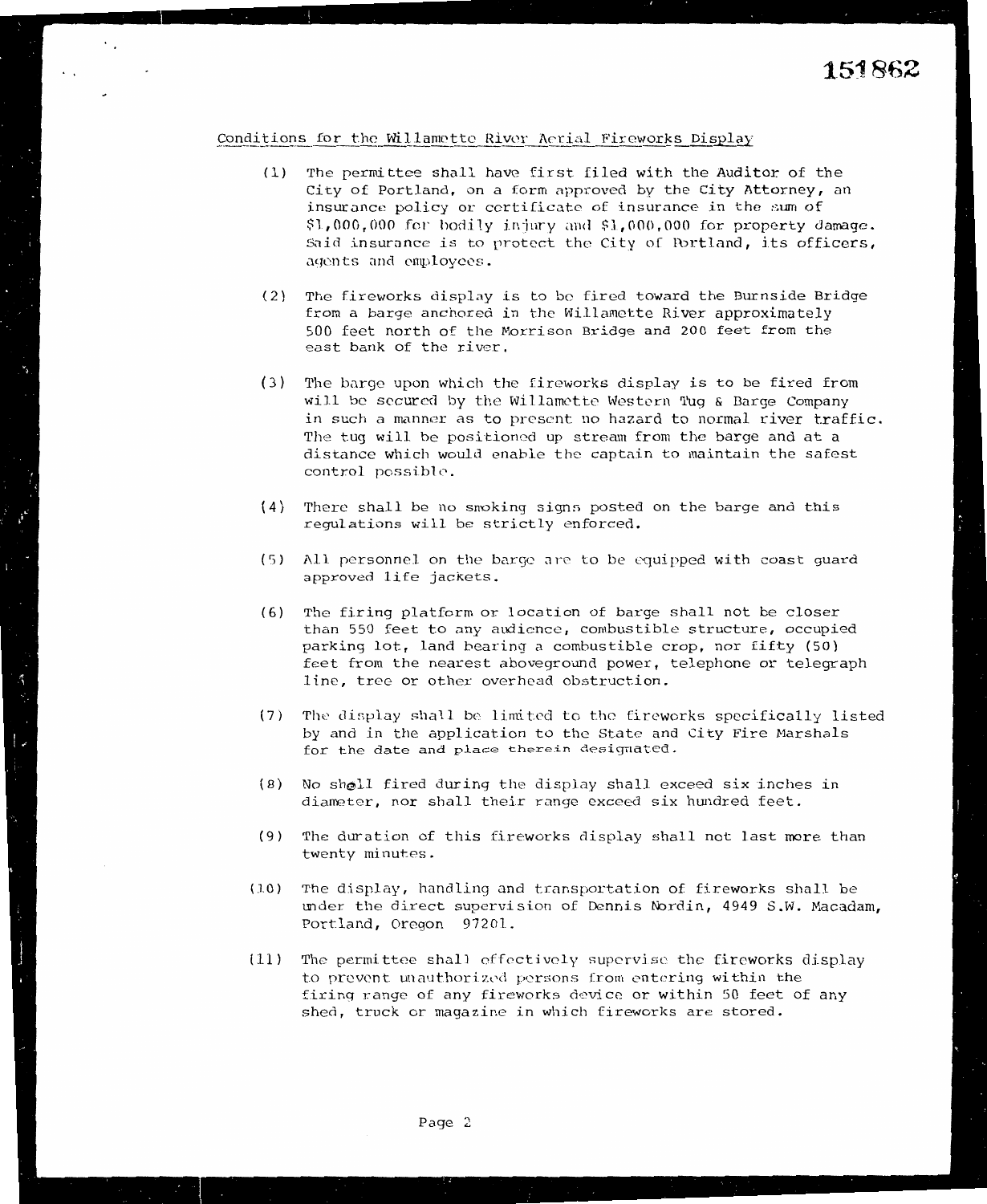# **ORDINANCE No. <sup>151862</sup>**

- (12) Two (2) Class 2A fire extinguishers shall be provided on the barge in the firing area, and the personnel in the firing area shall be knowledgeable in their use and operation.
- (13) Golden West Broadcasters will provide five people to act as spotters for fallout from the fireworks display: one on each bridge, one on the east side of the river, two on the west side of the river, all provided with a type of communication.
- ( 14) The Chief of the Bureau of Police, the Chief of the Bureau of Fire, or the Fire Marshal, or their designated representatives may stop or cancel the authorized display in the event conditions develop which might tend to endanger lives or property, or when the wind reaches a velocity of more than twenty ( $20$ ) miles per hour.
- (15) The fireworks are to be stored in a Class I magazine prior to and after the display. Openings to magazines shall be restricted to that necessary for the placement and removal of stock of fireworks. All unused shells are to be immediately returned to their magazine at the conclusion of the display and removed from the city within a six hour period.
- $(16)$  Approval of application to U.S. Coast Guard for Marine Event to discharge fireworks over Willanette River must be in hand before any fireworks are discharged.
- Section 2. This permit shall not be in force and effect until and unless the permittee shall have first filed with the Auditor of the City of Portland, in form approved by the City Attorney, a document in writing accepting the terms and conditions of this ordinance.
- Section 3. The Council declares that an emergency exists because prompt enactment is required in order that the ratification of the granting of the permit may be made and the required documents heretofore filed with the Auditor may be attached and recorded without delay; therefore, this ordinance shall be in force and effect from and after its passage by the Council.

Passed by the Council, **JUN 2 51981** 

Commissioner Schwab M. A. Pittnon/mlw June 4, 1981

Attest:<br>Auditor of the Ci